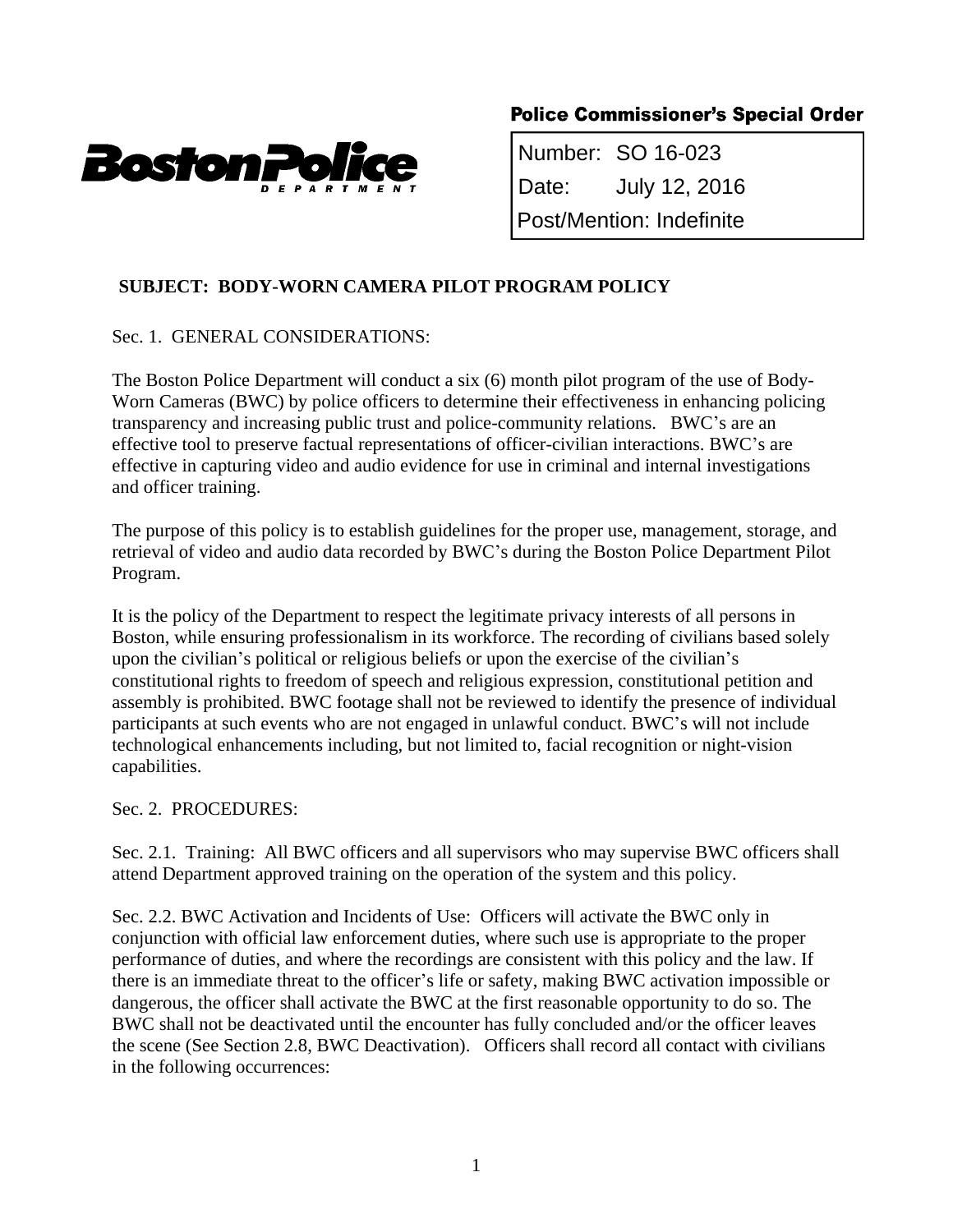- 1. Vehicle Stops;
- 2. Investigative person stops: consensual, or articulable reasonable suspicion stops pursuant to Rule 323 (FIOE Report), or stops supported by probable cause;
- 3. All dispatched calls for service involving contact with civilians;
- 4. Initial responses by patrol officers, including on-site detentions, investigations pursuant to an arrest, arrests, and initial suspect interviews on-scene;
- 5. Pat frisks and searches of persons incident to arrest (if not already activated);
- 6. K9 searches;
- 7. Incidents of Emergency Driving (primary and secondary responding officers);
- 8. Incidents of Pursuit Driving (primary and secondary responding officers);
- 9. When an officer reasonably believes a crowd control incident may result in unlawful activity;
- 10. Any contact that becomes adversarial, including a Use of Force incident, when the BWC had not been activated; or
- 11. Any other civilian contact or official duty circumstance that the officer reasonably believes should be recorded in order to enhance policing transparency, increase public trust and police-community relations, or preserve factual representations of officercivilian interactions, provided that recording is consistent with Sections 2.3, 2.4, 2.5, 2.6, 2.7, 7.1 and 7.2 of this policy.

Sec. 2.3. Recording within a Residence: Before entering a private residence without a warrant or in non-exigent circumstances, the BWC officer shall seek the occupant's consent to continue to record in the residence. If the civilian declines to give consent, the BWC officer shall not record in the residence. Officers recording in a residence shall be mindful not to record beyond what is necessary to the civilian contact, and not to use the BWC with exploratory intent in an effort to create an inventory of items in the residence.

Sec. 2.4. Recording in Areas Where There May be a Reasonable Expectation of Privacy: BWC officers should be mindful of locations where recording may be considered insensitive, inappropriate, or may be prohibited by privacy policies. Such locations may include locker rooms, places of worship, religious ceremonies, certain locations in hospitals or clinics, law offices, day care facilities, etc. At such locations, at the officer's discretion and based on the circumstances, BWCs may be turned off. The officer may consider the option to divert the BWC away from any subjects and record only audio, if appropriate. When exercising discretion in such situations, the decision whether to stop recording, divert the BWC, or record only audio should generally be based on the following BWC Discretionary Recording Considerations: the extent to which the officer observes activities or circumstances of a sensitive or private nature; the presence of individuals who are not the subject of the officer-civilian interaction; the presence of people who appear to be minors; any request by a civilian to stop recording; and the extent to which absence of BWC recording will affect the investigation.

Sec. 2.5. Notice of Recording: Unless there is an immediate threat to the officer's life or safety, making BWC notification impossible or dangerous, BWC officers shall inform civilians that they are being recorded. BWC officers shall notify civilians with language such as "Ma'am/Sir, I am advising you that our interaction is being recorded by my Body Worn Camera." BWC officers shall not record civilians surreptitiously.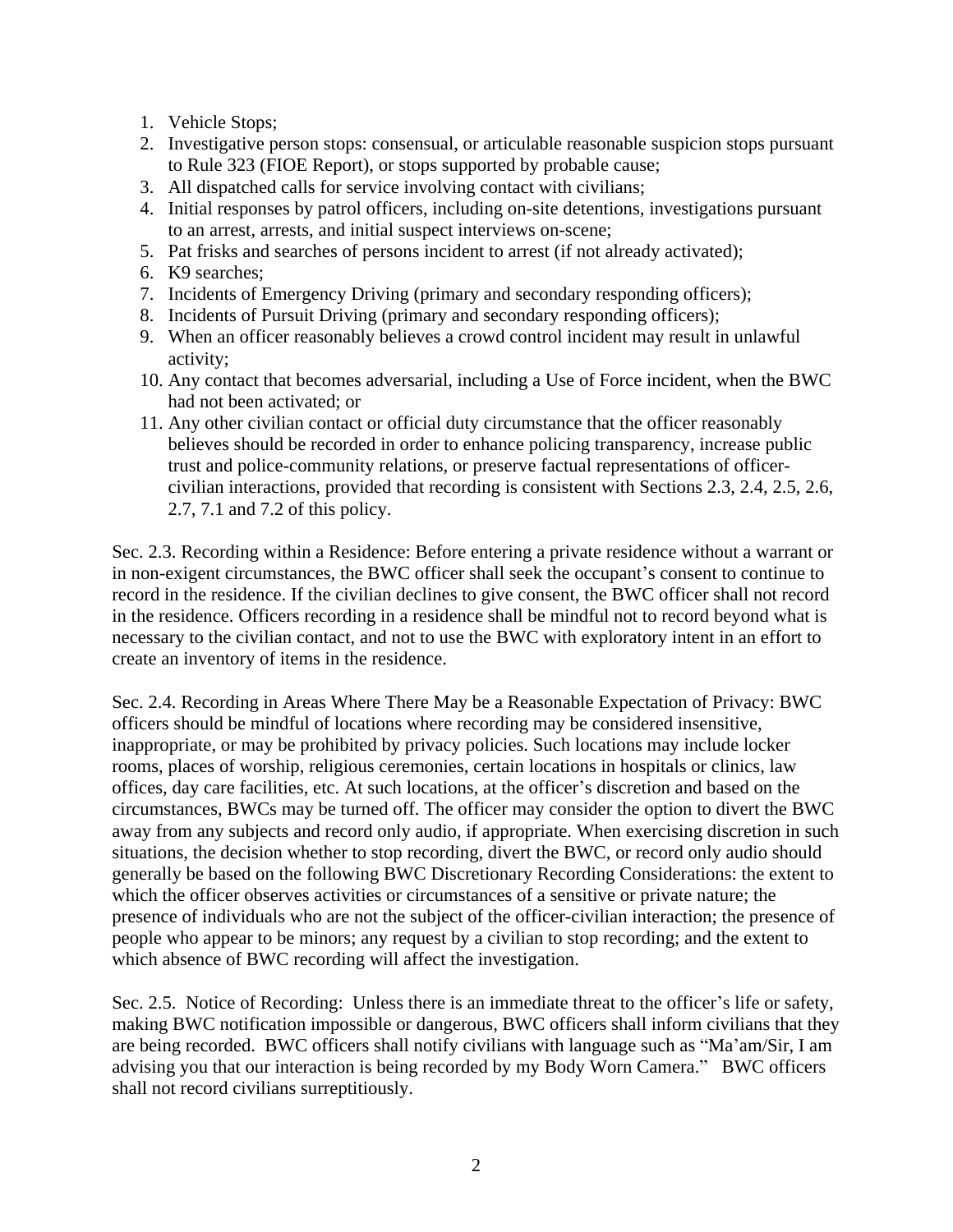Sec. 2.6. Consent to Record: Aside from the restriction in Section 2.3 (Recording within a Residence), BWC officers are not required to obtain consent to record. If a civilian has requested the BWC officer to stop recording, officers have no obligation to stop recording if the recording is pursuant to the circumstances identified in Section 2.2. When evaluating whether or not to continue recording, BWC officers should weigh the BWC Discretionary Recording Considerations specified in Section 2.4. The request to turn the BWC off should be recorded, as well as the officer's response.

Sec. 2.7. Recording of Victims / Witnesses: If a BWC officer is in range of visual or audio recording of a victim or witness who is giving their first account of a crime, the officer may record the encounter but should weigh the BWC Discretionary Recording Considerations specified in Section 2.4 in determining whether to activate or discontinue recording. If the decision to activate and/or continue recording is made, notification shall be made as specified in Section 2.5. If the victim is in anyway unsure of the need for the recording to be made or is uncomfortable with the thought of being recorded, the officer shall inform the civilian that they can request to have the BWC turned off. If the camera is already activated, the request to turn the BWC off should be recorded, as well as the officer's response.

Sec. 2.8. BWC Deactivation: To the extent possible, prior to deactivating a BWC, the officer shall state the reason for doing so. Generally, once the BWC is activated, recording will continue until or unless the event has concluded. Below are examples of when an event shall be considered concluded:

- 1. Victim and/or witness contact has concluded;
- 2. All persons stopped have been released or left the scene or an arrestee has arrived at the district station for booking. If a transporting officer has a BWC, recording shall continue until the transporting officer arrives inside the station at the booking desk;
- 3. The event is of a sensitive nature and the BWC officer has weighed the BWC Discretionary Recording Considerations specified in Section 2.4 and decided to deactivate the BWC;
- 4. The incident has concluded prior to the arrival of the officer;
- 5. The incident or event is of such duration that deactivating the BWC is necessary to conserve available recording time; or
- 6. The officer is ordered to turn the camera off by a supervisor.

#### Sec. 3. BWC DEPLOYMENT:

Sec. 3.1. Officer Responsibilities:

- 1. At the beginning of each shift, the officer will:
	- a. Ensure that the issued equipment has a fully charged battery and is functioning properly; and
	- b. Notify a Supervisor whenever there is a malfunction or damage to the BWC.
- 2. During shift, the officer will: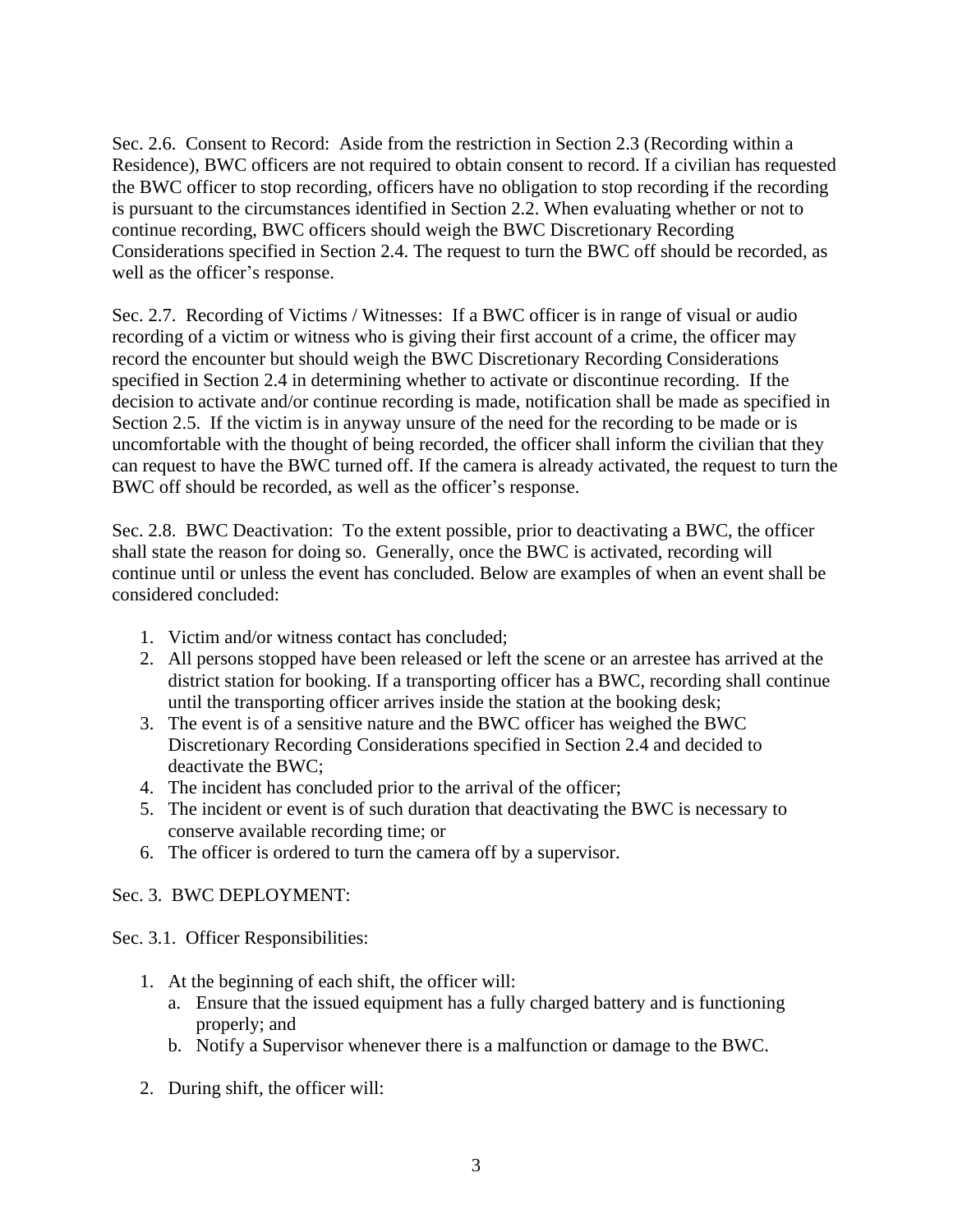- a. Activate the BWC and record as outlined in Section 2 above;
- b. Document the existence of a BWC recording in all of the appropriate documents, i.e. Incident Report, Citation, FIO, Administrative Reports, etc;
- c. Notify investigative or specialized unit personnel, including the Crime Scene Entry Scribe, of the existence of BWC recording; and
- d. If an officer fails to activate the BWC, fails to record the entire contact, interrupts the recording, or the BWC malfunctions, document the circumstances and reason in the incident report or any other applicable report.
- 3. Any and all additional responsibilities contingent upon technology requirements.

Sec. 3.2. Supervisor Responsibilities: The Supervisor will:

- 1. Ensure all officers assigned a BWC utilize the BWC in accordance with this policy;
- 2. During roll call, ensure each BWC is working properly and any malfunction or damage to a BWC is documented. The Supervisor will remove the BWC from service, report the malfunction or damage, and issue the officer a spare BWC unit, where available; and
- 3. Access BWC recordings during the course of duties in accordance with the Internal Access/Review section of this policy.

Sec. 4. INTERNAL ACCESS/REVIEW:

Sec. 4.1. BWC Officer Access to Footage: BWC officers may review their own BWC recording as it relates to:

- 1. Their involvement in an incident for the purposes of completing an investigation and preparing official reports. To help ensure accuracy and consistency, officers are encouraged to review the BWC recording prior to preparing reports;
- 2. Providing testimony in court to refresh recollection. Officers will ensure that the prosecuting attorney is aware the BWC recording was reviewed; and
- 3. Providing a statement pursuant to an internal investigation, including officer involved shooting investigations and other critical incidents as outlined in Sec. 4.2. below.

Sec. 4.2. BWC Officer Access to Footage Following an Officer Involved Shooting: Following an officer involved shooting, or other use of deadly force, involved officers, including supervisors, shall not view the BWC recording on any device or computer prior to the Firearm Discharge Investigation Team ("FDIT") viewing the footage and uploading it into the system, except if exigent circumstances exist, such as an officer being injured, in order to obtain identifying suspect information or other pertinent information from the BWC recordings. BWC officers involved in an officer involved shooting and BWC officers who witness an officer involved shooting or other use of deadly force shall be allowed to view their own BWC recording prior to a walkthrough and/or statement.

4.3. Collecting and Securing BWC Footage following an Officer Involved Shooting or Other Use of Deadly Force: FDIT personnel will be responsible for collecting and securing the BWC's from all involved and witness officers at the earliest opportunity. FDIT personnel will transport the cameras to the involved officer's district commands for upload into the system. The BWC will be returned to the officer once the video is uploaded into the system.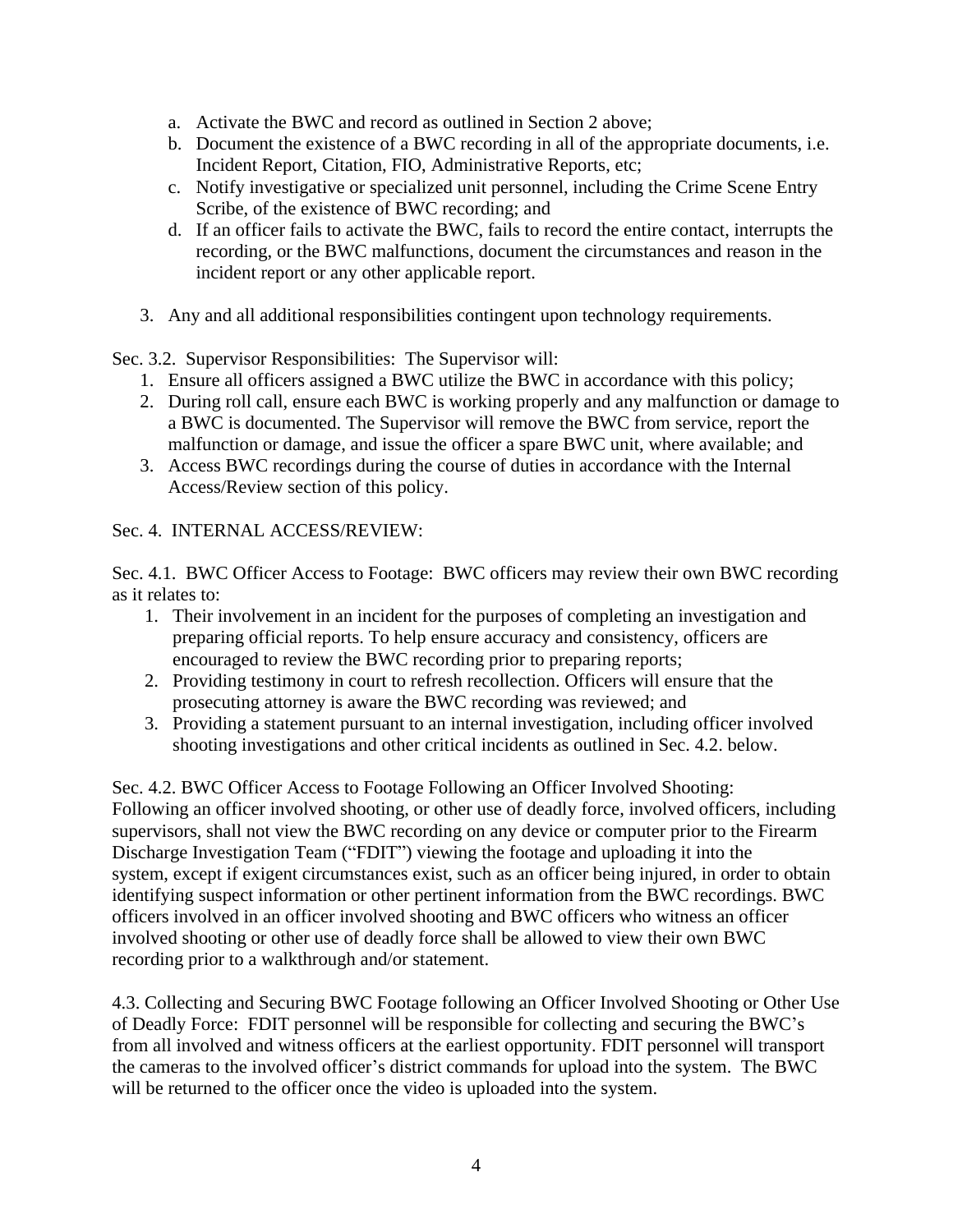Sec. 4.4. Non-BWC Officer Access to Footage: Non-BWC officers shall only access footage with permission of a supervisor.

Sec. 4.5. Supervisor Access to Footage: Any supervisor within the recording officer's chain of command, and any Bureau Chief, may review the footage. If a supervisor outside of the chain of command requests to see footage, it shall only be allowed with the permission of the recording officer's commanding officer.

Sec. 4.6. Audit and Review Access to Footage: Audit and Review shall conduct periodic checks to ensure BWC's are being used appropriately.

Sec. 4.7. Use of Footage for Training: Any officer can forward a recommendation to the Bureau of Professional Development to use a BWC recording for training purposes.

### Sec. 5. EXTERNAL ACCESS:

BWC recordings related to an ongoing investigation or in support of a prosecution may be provided by the recording officer to the applicable law enforcement entity. Should an officer receive a subpoena for BWC footage, the officer shall direct the subpoena as soon as practicable to the commander of the Information Services Group for response, with a copy to the Office of the Legal Advisor. BWC recordings may be requested by the public pursuant to a public records request (M.G.L. c. 66 §10). If an officer receives a request for BWC footage from the Media, the request shall be directed to the Commander, Office of Media Relations. All other requests for BWC recordings, including victim or witness requests, shall be directed to the Office of the Legal Advisor.

Sec. 6. RETENTION:

During the pilot program, no recording or footage shall be deleted. Footage recorded during the pilot program will be retained for no longer than one year after the pilot program concludes; however, footage recorded during the pilot program that relates to any criminal or civil proceeding, any criminal or administrative investigation, or any use of force will be retained during the pendency of any relevant proceeding, investigation, or statute of limitations period. The retention period for footage recorded pursuant to the pilot program may be superseded by any future BWC policy implemented.

#### Sec.7. RESTRICTIONS:

Sec. 7.1. Improper Recording: BWC's shall not be used to record:

- 1. During breaks, lunch periods, or time periods when an officer is not responding to a call, or when not in service;
- 2. Any personal conversation of or between other department employees without the recorded employee's knowledge;